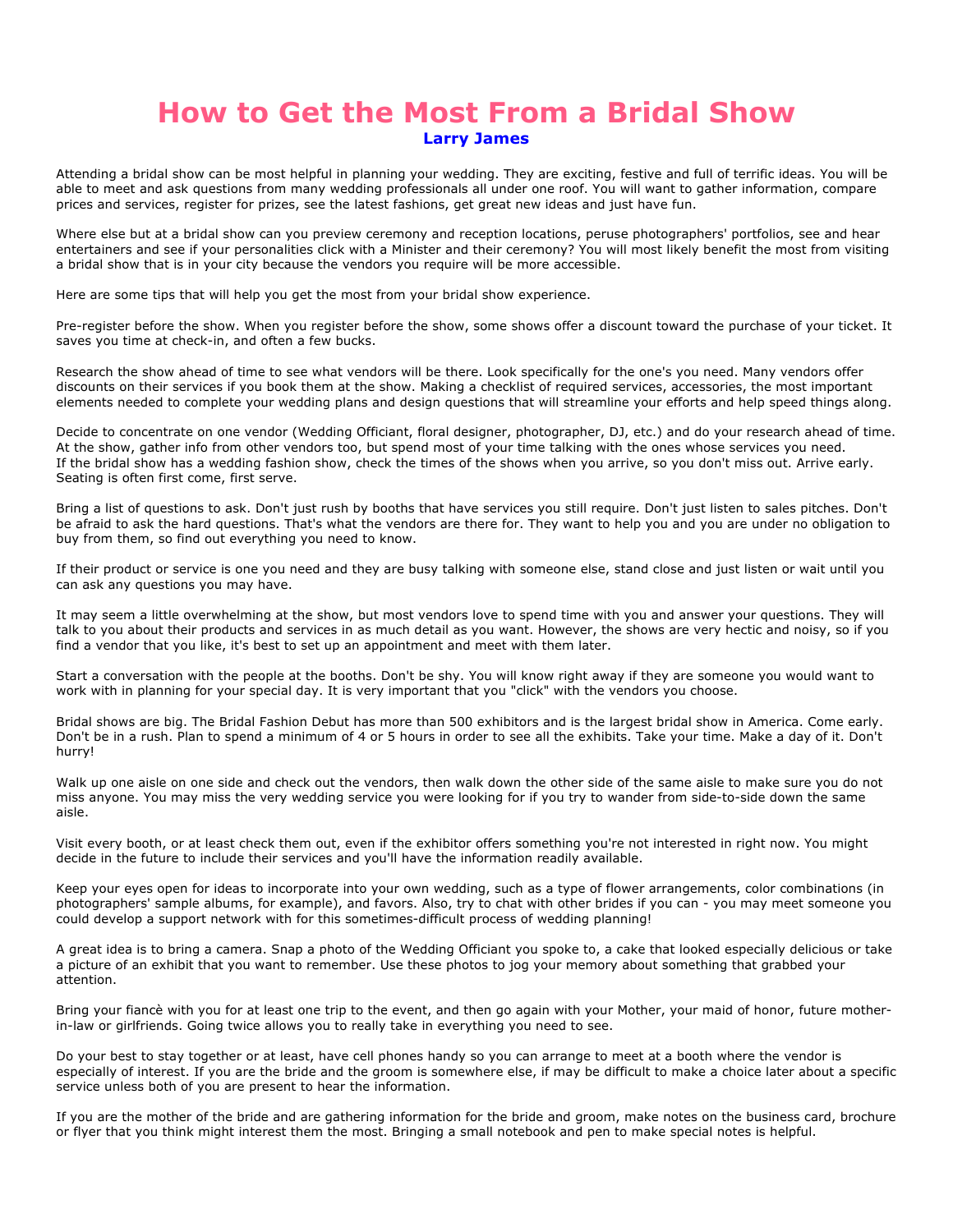If a vendor gives you information that you especially like and want to follow up with at a later date, put that information in a special bag, not with all the other stuff you may collect. Don't weigh yourself down with unnecessary items. Bring what you need for the day to keep your shoulder free from bag weight. Leave your purse at home in favor of your own lightweight carrying bag. Some vendors will give you one, however, use your "own" bag to separate vendor information that is of special interest to you and use the vendor bag for everything else.

Another idea is to bring a red pen and mark the vendors information in a special way that will indicate your level of interest, e.g., "Call this one!" Make notes on business cards, the brochure or flyer for easy reference later.

Bring a small notebook and pen. You never know what tips or ideas you'll discover and want to write down. You will never remember which vendor told you what. It is possible to see 16 photographers, 8 videographers, 10 bakers, 12 Disc Jockey services and several ministers. There's so much to see that by the time you get home, you may forget.

Bring your PDA or personal planner so you will have your bridal shower, rehearsal, wedding and other important dates handy. It can also be helpful if you choose to make an appointment with one of the vendors. Ask about the exhibitors' availability if you are interested.

Be sure not to make speedy judgments on whether the information offered might be of interest to you. Take one minute to listen to their offer and if a vendor offers you literature you do not want, don't take it. Be polite. Just say "No, thank you" and walk on. Vendors appreciate your candor because they spend a lot of money on their wedding flyers, promotional pieces, etc.

Some vendors offer drawings for prizes. Prevent writer's cramp! Bring address labels to save time in filling out registration blanks. Computer savvy? Make your own labels (or business card) on your computer.

It is helpful to include your name, the grooms name, complete address, your wedding date and location, phone numbers and e-mail address. This is very helpful to the vendor when you request additional information. If you don't bring labels, print very clearly when registering for anything.

Don't register for everything! If you know you will not need the service, don't register otherwise you may be receiving unneeded information from their mailing list for many months to come. You don't have to give your contact information out to everyone provide it only to those vendors that make your short list.

Most shows offer a Bride and Groom sticker when you register. Please wear it! It can become confusing for vendors to identify everyone that attends, and if they know you are the bride they are more likely to give you that little bit of extra attention.

Material swatches and ribbons that suggest the colors of your wedding are helpful when speaking with florists, bakers, balloonists, gown shops and other professionals. Know the size of your wedding party, your color scheme, and the location of your reception facility.

Bring your credit card - not your checkbook - in case you want to book any services or give a deposit to hold a date. You will often find discounts that are available only at the show. If you are comfortable with the vendor, by all means, go for it. A word of caution. . . although most vendors are reputable, if a wedding vendor goes out of business before your wedding you can usually get your money back if you use a credit card but you will be out of luck if you pay by check. Proceed with caution and choose wisely. Read the fine print.

If you see one of the vendors you have already hired at a show, ask them for referrals to other reputable vendors you may need. They may have worked with them at previous weddings and can make a valuable referral. Wedding venues often have "preferred vendor" lists available upon request.

Don't be afraid to tell someone that you already have booked his or her service with another vendor. Take a minute and visit with them anyway. Who knows? You make pick up a tip or suggestion you or your vendor hadn't considered.

You should always feel comfortable with a vendor's attitude toward your event. Personality and communication play an important role as well. Chat with the vendor to see if you feel comfortable with their personality, and if they will be easy to work with. Notice which vendors "listen" to your needs and ask what "you" want.

Most vendors respect your decisions and would never push their services on you if you already have another provider. Vendors respect each other. Don't worry; it takes a lot to hurt our feelings.

Leave the children at home! Hire a baby sitter. You will be glad you did. You will not be able to focus on the wedding vendors if you are struggling with your baby stroller trying to push your way through the crowd and maze of wedding vendor booths.

People often walk fast past booths because they fear the vendor will pounce or be overly aggressive. Some are. If a vendor tries to "pressure" you into booking their services or placing a deposit with them "right now," keep walking! Do not accept any pushy sales pitch to sign now.

Bring bottled water and a few snacks so you don't spend most of your time in line at the concession stand (that will also save you a few bucks). This will give your tummy room to enjoy the cake tasting and other catered food samples.